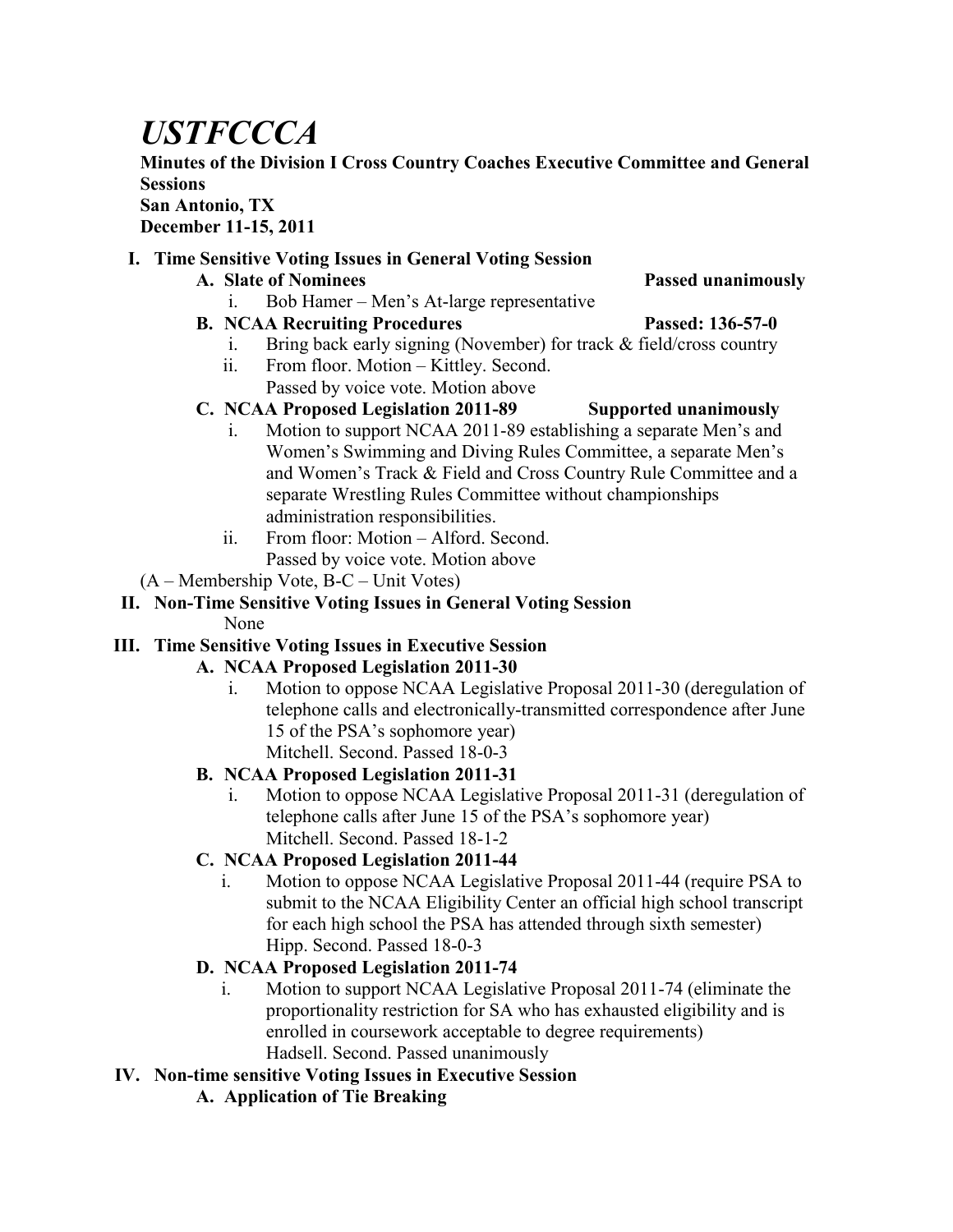i. Motion to break ties at all regular season and championship meets Cleary. Second. Passed 16-3-2

#### **B. All-America Recognition**

i. Motion to recognize all 40 All-Americans (per gender) on the awards stage at the NCAA Championships. Braman. Second. Passed unanimously.

#### **C. Terre Haute Permanent NCAA Championship Site**

i. Motion to make Terre Haute the permanent site of the NCAA Cross Country Championships Hayes. Second. Defeated 1-16-4

#### **D. USTFCCCA Procedures**

- i. To require all majority votes by the Division I coaching body be taken forward and supported in their entirety by the Association Presidents, the track & field executive committee, and/or the CEO of USTFCCCA. If any wording is to be changed it must be taken back to the coaching body for approval.
- ii. Motion to bring proposal forward to coaching body. Drosky. Second. Passed 20-0-1

#### **E. USTFCCCA Correspondence**

i. Motion to require that all correspondence between the Association Presidents and /or the CEO of USTFCCCA and NCAA Track & Field Committee, be shared by email, with the entire Division I coaching body.

Wilson, Second. Defeated 1-20-0

#### **V. Voting Issues in Regional Breakout Sessions**

#### **A. Men's Regional Representatives**

Mid Atlantic: John Gondak (Penn State  $-2<sup>nd</sup>$  Term) West: Drew Wartenburg (UC Davis  $-1$ <sup>st</sup> Term)

#### **B. Women's Regional Representatives**

Midwest: Sarah Hesser (Minnesota – 1<sup>st</sup> Term) Mountain: Rich Ceronie (New Mexico – 1<sup>st</sup> Term) South: Steve Keith (Vanderbilt  $-1<sup>st</sup>$  Term) Southeast: Jenny Severns (Murray State  $-1<sup>st</sup>$  Term)

#### **VI.Executive Committee – Other Topics**

#### **A. USTFCCCA Bylaw 1.03 H**

- i. Motion to strike the words "and meet the needs of" from Division I Cross Country Operating Bylaw 1.03 H. to mirror the revision made by the USTFCCCA Board of Directors in the Association's Bylaws
- ii. From Law & Legislation Committee. Motion Jones. Second. Passed by voice vote. Motion above

#### **B. USTFCCCA Bylaw 5.01 E**

- i. Motion to reduce the number of members of the Championships Committee from a minimum of seven (chair plus at least six additional) to a range of five to seven (chair plus four to six additional) to provide a more manageable, more consistent committee size.
- ii. From Law & Legislation Committee. Motion Jones. Second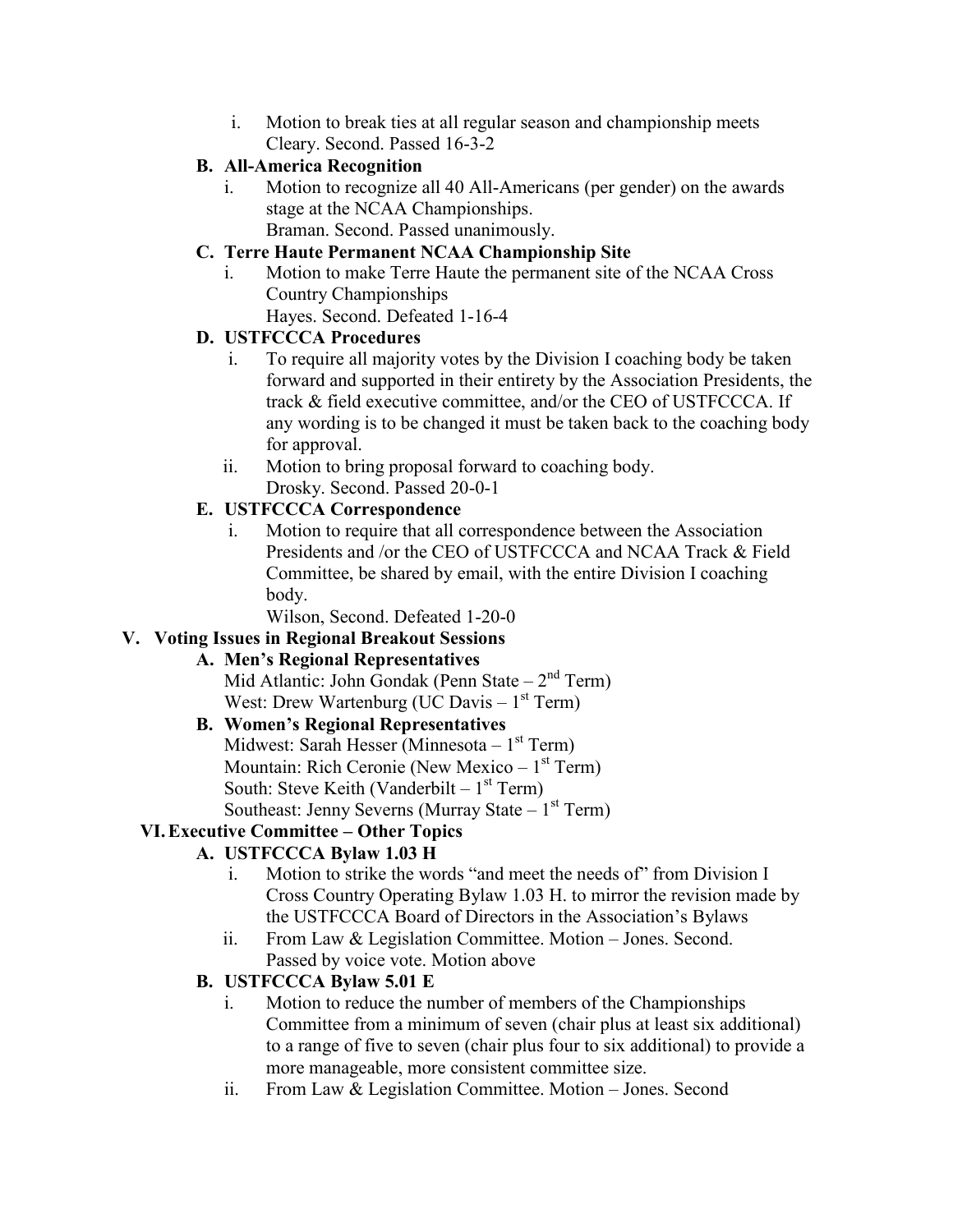Passed by voice vote. Motion above

#### **C. National Meet Issues**

- i. Discussed what distances should count for NCAA qualifying points. A working committee was formed chaired by Kevin Hadsell.
- ii. Discussed "closed" invitationals and potential impact on earning at-large qualifying points. Tabled for further evaluation.
- iii. Discussed regional qualifying/NCAA qualifying proposals by Brad Herbster, Jeff Langdon and Rollie Geiger.
- iv. Discussed proposal to eliminate the two at-large individuals and add an additional team to the NCAA field. Tabled to consider field expansion implications.

#### **D. NCAA Bylaw Issues**

i. Discussed three proposals by Mick Byrne to modify wording of NCAA Bylaws 16.8.1.3, 14.7.1 and 14.02.7/14.2.3.7/17.02.82. Tabled to refine wording of proposed changes.

#### **E. Other Issues**

- i. Discussed implementation of an RPI-type ranking system for cross country. A working committee was formed chaired by Barry Harwick.
- ii. Discussed establishing a national historical database of NCAA Cross Country Regional meet results. A working committee was formed chaired by Randy Cole.
- iii. Discussed recommendation to require immediate announcement of unofficial team scores at regional meets.
- iv. Discussed alternating days of Executive Committee conference calls between Tuesdays and Wednesdays.

#### **F. Committee Reports**

- i. **Secretary's Report** Jones. 2011 Minutes reviewed and accepted.
- ii. **Nominations and Elections –** Braman. See I.A above
- iii. **Awards Committee** Smith. See IV.B above.
- iv. **Law & Legislation Committee**  Jones. See VI.A and VI.B above.
- v. **Championships Committee –** Gartland
	- a. **Qualifying Process Subcommittee –** Drosky. See VI.C.iii and VI.C.iv
		- b. **Field Expansion Subcommittee** Jones
			- i. See VI.C.iv.
			- ii. Discussed course constraints on expanding field.
		- c. **Regional Site Selection Subcommittee** Hipp

vi. **Polls Committee** -- Established rankings/poll dates for 2012 Regional rankings due on Sundays except conference meet weekend August 26, September 9, 16, 23, 30, October 14, 29 (Sunday) National rankings submitted Mondays:

August 27, September 10, 17, 27, October 1, 15, 29 (PM), November 12

#### vii. **Meet Presentation Committee** – Hipp.

- a. Discussed video boards and regional meet issues.
- b. Preparing a guide for cross country presentation.